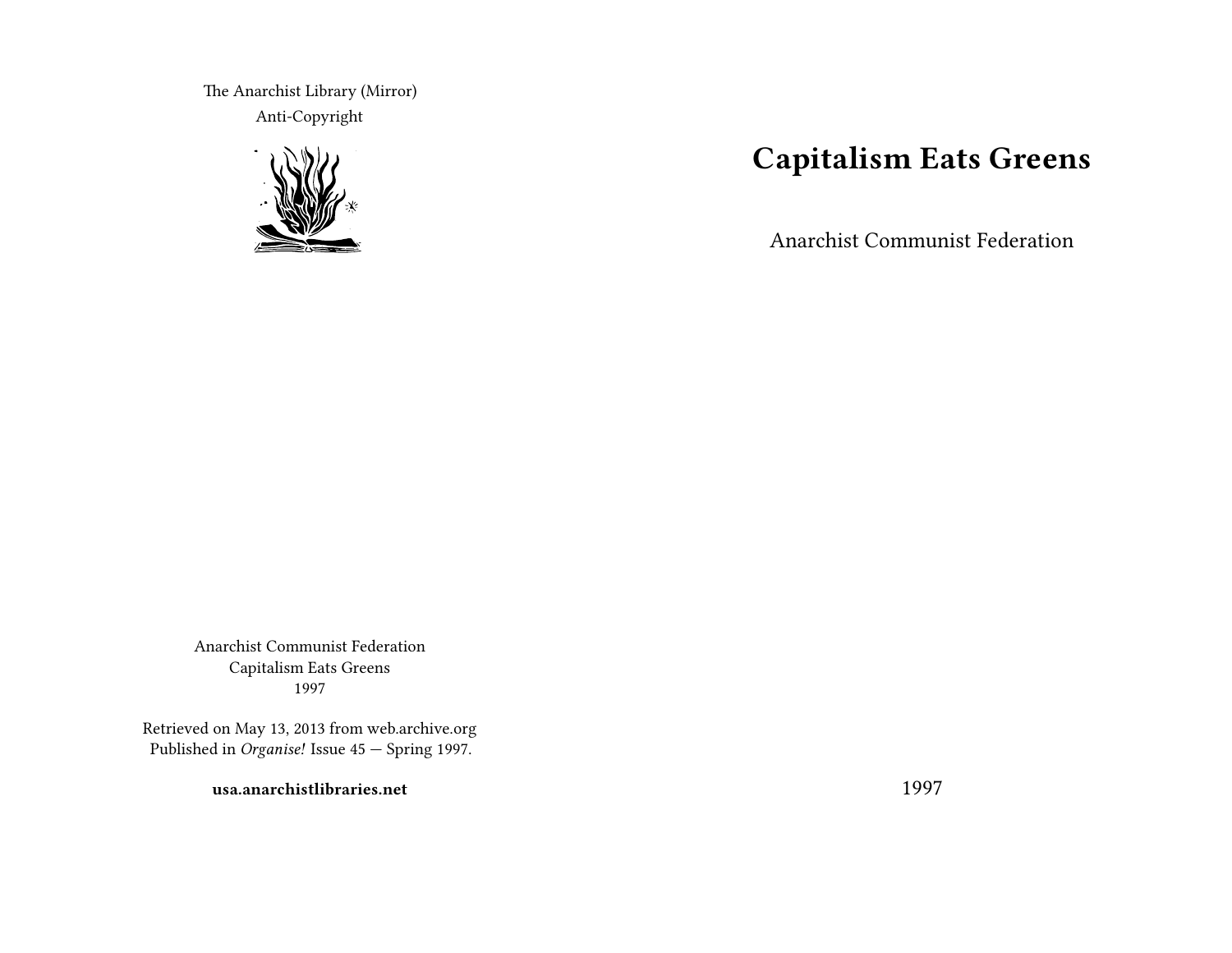fight for an equal human society which is in harmony with the rest of nature. Hopefully this process has started to happen. For example, Earth First in the US has realised that their fight was not with logging workers but with companies and government and stopped their anti-worker tree spiking. In Britain, we have the joint actions of the Liverpool dockers and the antiroads campaigners to show us the way.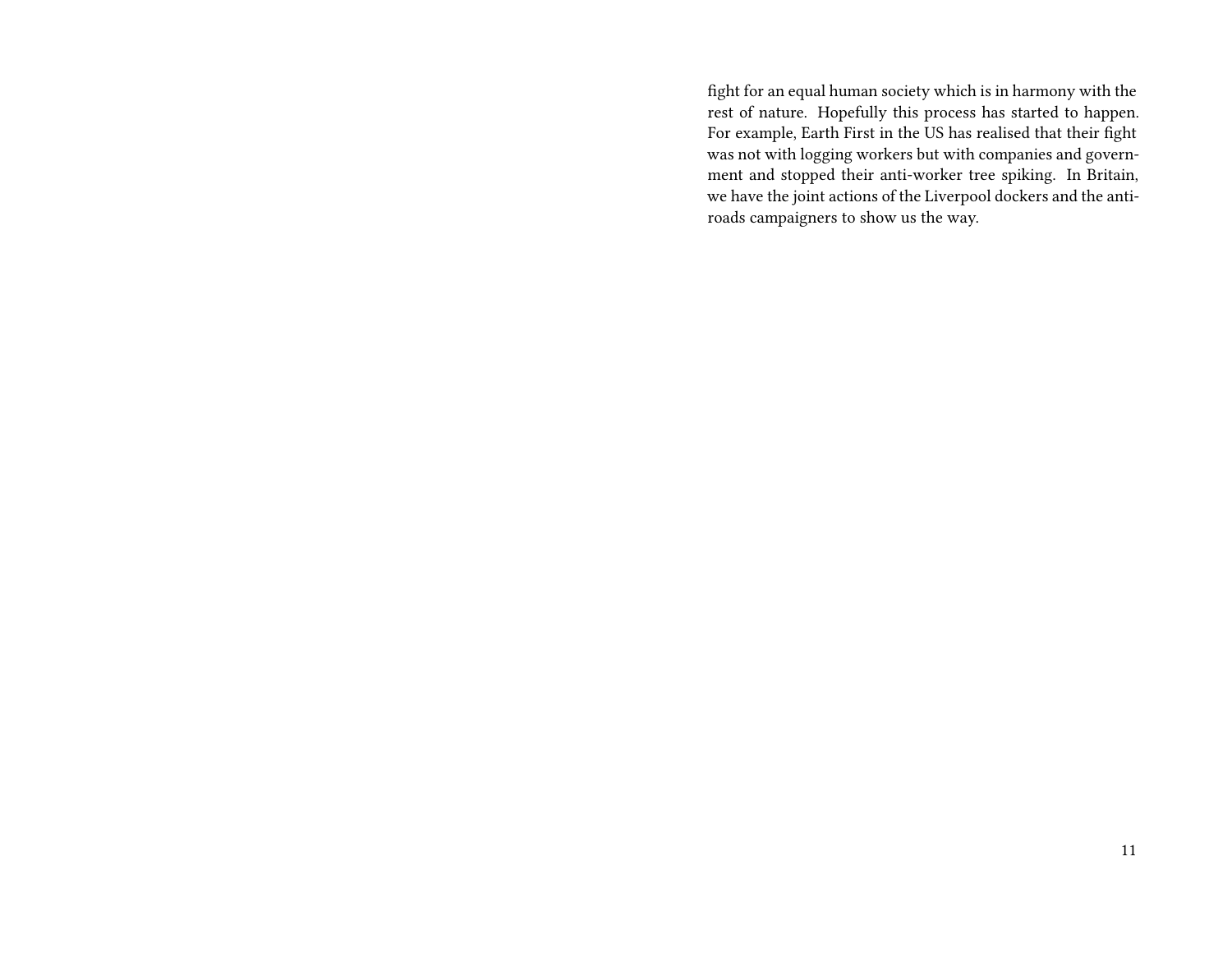mental laws passed; they have bought politicians, funded 'independent' think tanks and corporate front groups and spent huge amounts of money on public relations. O'Dwyers PR Services, the main PR flagship, called environmentalism "the life and death battle of the 1990s".

Capital has also sought to marginalise and physically attack the environmental movement. Greens have been labelled extremists, terrorists, communists, fascists and religious fanatics with a hidden agenda of 'totalitarian one world government'. In Britain during the 1994 campaign against the dumping at sea of Shell's Brent Spar oil platform, the energy minister Tim Eggar accused Greenpeace of environmental terrorism. The Tories have also labelled anti-roads campaigners as terrorists and fascist. Such scapegoating justifies surveillance, harassment and violence by companies and the State. Recent high-profile murders of greens have included those of Ken Saro-Wiwa and eight Ogoni in Nigeria and the assassination of Chico Mendes the Brazilian anti-logging leader.

Environmentalists now commonly face legal intimidation world-wide in the form of Strategic Lawsuits Against Public Participation (SLAPPs). They rarely come to court and are designed to frighten people into silence. In Britain, the McLibel case is an example of SLAPP that backfired. Other examples are government legal action against the M11 and Twyford Down campaigners and provisions in the Criminal Justice Act which penalise intent rather than action.

#### **Life and Death**

The response of companies and governments to environmentalism has shown that they know it is a life and death issue, part of the class struggle between Capital and the majority of humanity, the working class. It is vital that class struggle libertarians and environmentalists argue and act together in the

#### 10

## **Contents**

| Sustainable Growth 8                                                       |  |  |  |
|----------------------------------------------------------------------------|--|--|--|
| <b>Iron Fist</b> $\ldots \ldots \ldots \ldots \ldots \ldots \ldots \ldots$ |  |  |  |
|                                                                            |  |  |  |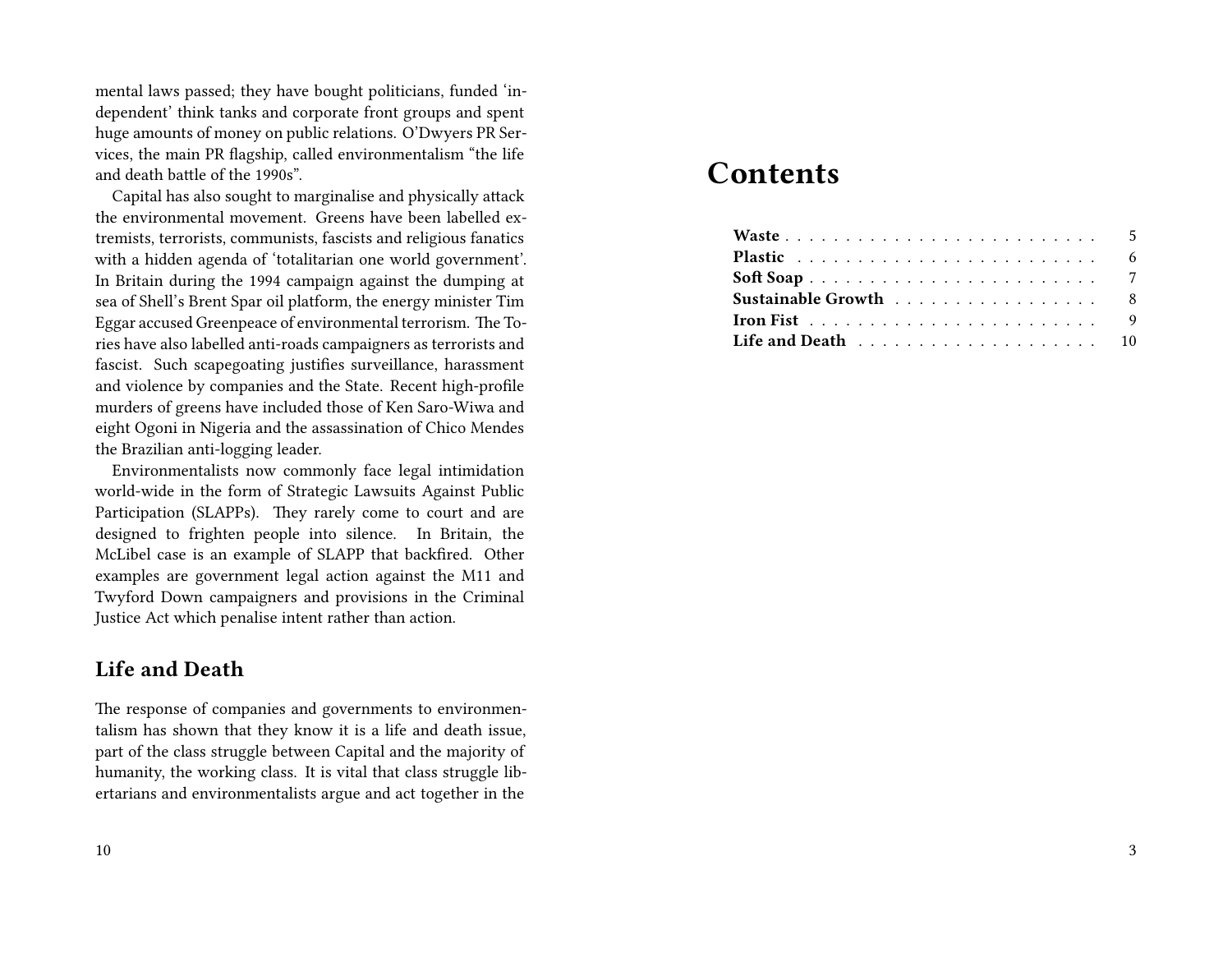energy and raw materials by people generates wastes which return to the air, soil and water. There are equivalent limits to what the earth can sustainably re-assimilate of these, due to the size of the earth, its resources and entropy. In other words, all energy usage is one-way; afire cannot be relit from the ashes.

The claim that new growth will be cleaner depends on the efficacy of clever gadgeting fitted to polluting processes. Technological gadgets merely shift the problem, often at the expense of greater energy and material inputs, therefore increasing pollution. Catalytic converters for cars, for example, cost more money and energy, generate new pollutants and fail to tackle more serious problems such as carbon dioxide emissions. The only practical way to prevent the release of carbon, a main cause of the Greenhouse Effect, is to burn less wood and coal. Similarly, the only way to control the build-up of methane is to limit the amount of cattle ranching and rice growing. There are no easy technological fixes.

#### **Iron Fist**

Corporations have also organised politically with the Right. The Washington-based Competitive Enterprise Institute is a group of right-wing think tanks with members in America, Australia and Europe. They oppose state regulation and argue for 'free market environmentalism', i.e. the privatisation of resources. CEI work with the Wise Use movement which is a coalition of ranchers, miners, farmers etc. with right-wing activists corporate front groups. Their explicit aim is the destruction of the environmental movement. They have gained support in resource-dependent areas around the world. Wise Use have exploited the environmental movements general neglect of social concerns and concentration on lobbying the people at the top rather than prioritising grass roots activism. Business has responded to the Greens 'success' in getting environ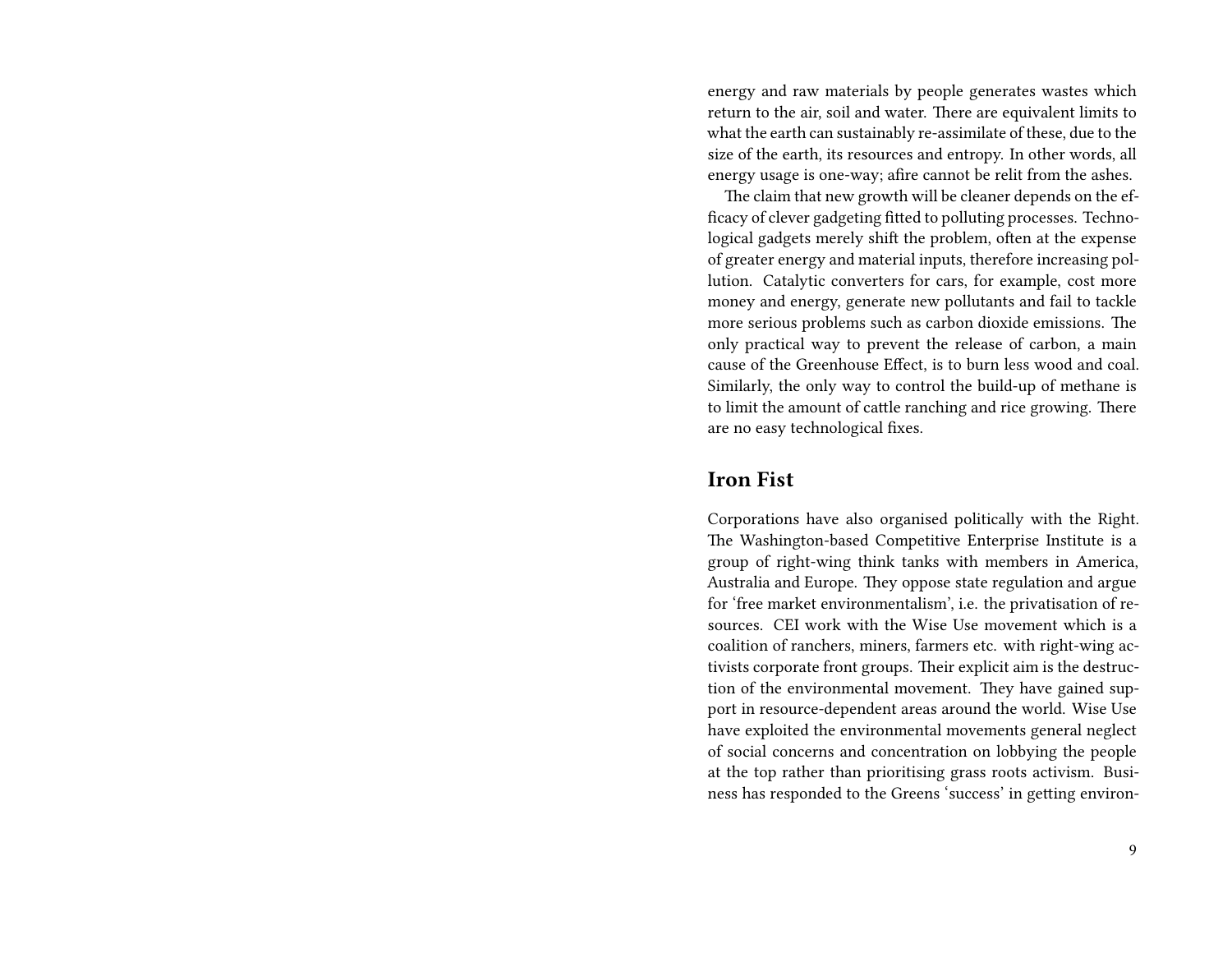their sincerity' by throwing money at them. In the early 199s Shell was giving £200,000 a year to conservation groups. As a British Coal representative said, "if you build up good relationships with your neighbours then they're much more tolerant when you have an incident". I think we've seen that Shell accomplished that and Exxon hasn't as Shell managed to get off lightly after it spilt 156 tons of crude oil in the Mersey in 1989. As an Environmental Council professor put it, "Semantics are terribly important. Don't talk about 'incinerators', call them 'high temperature thermal destructors'. Don't talk about 'waste dumping', talk about 'waste management'".

#### **Sustainable Growth**

The idea that economic growth can be ecological is a myth, merely dressing up the capitalist ethic of 'grow or die' in green clothing. According to this argument capitalist wealth creation is the cure for all ills such as global poverty, rather than their cause. Green growth is no different from any other form of expansion. It also faces the barrier of increasing negative tradeoffs and insurmountable limiting factors. Savings on waste and built-in obsolescence may provide the wherewithal for the redirection of existing resources, but further expansion can only be attained by putting even more earth under concrete, open cast excavator, the plough, or impounded water. The humanconstructed economy and the technologies that serve it are totally dependent on the natural economy whose ecological systems represent the biophysical foundation of all wealth. Direct benefits include foodstuffs and medicine whilst indirect benefits include the capture, conversion and storage of solar energy, the disposal of wastes and the recycling of nutrients and the generation and maintenance of soil fertility.

There are intrinsic limits to the resources humans can take from the earth on a sustainable basis. The transformation of

Capitalism has responded in a variety of ways to the criticisms and opposition of Greens, both reformist and radical. This response has fallen into two categories: the velvet glove (capitalism is and can be green) and the iron fist (jailing, physical intimidation and the murder of green activists).

Many greens have become part of the problem: capitalism, rather than the solution: green anarchist communism. This is because their lack of radical class analysis leads them to believe that capitalism can be reformed and made green through strategies such as technological fixes e.g. electronic cars, green consumerism and the big myth of green/sustainable growth. More radical greens are prey to other theoretical cul-de-sacs such as spirituality or electoral politics. Technophobia is another pitfall as well as misanthropy, tendencies exhibited by parts of Earth First, Green Anarchist and Fifth Estate.

#### **Waste**

One of the greens' central criticisms of capitalism is the amount of waste it produces. In order of priority, the best option to tackle waste is waste reduction, followed by re-use, then recycling, with landfill burial and incineration off the green scale. Unsurprisingly, capital has promoted recycling and landfill/incineration because they don't tackle the fundamental causes of the problem which is that waste is endemic to a system of production based on the domination, exploitation and hence destruction of the planet and its people. As far as capitalism is concerned, the earth and humans only exist in order that they can be converted from being 'useless', non-profit-making into products that can be sold for a profit. So people are only useful as workers or consumers. Land must be used for agricultural or industrial purposes rather than being left as 'wasteland' or 'wilderness'. Capitalist production is therefore necessarily